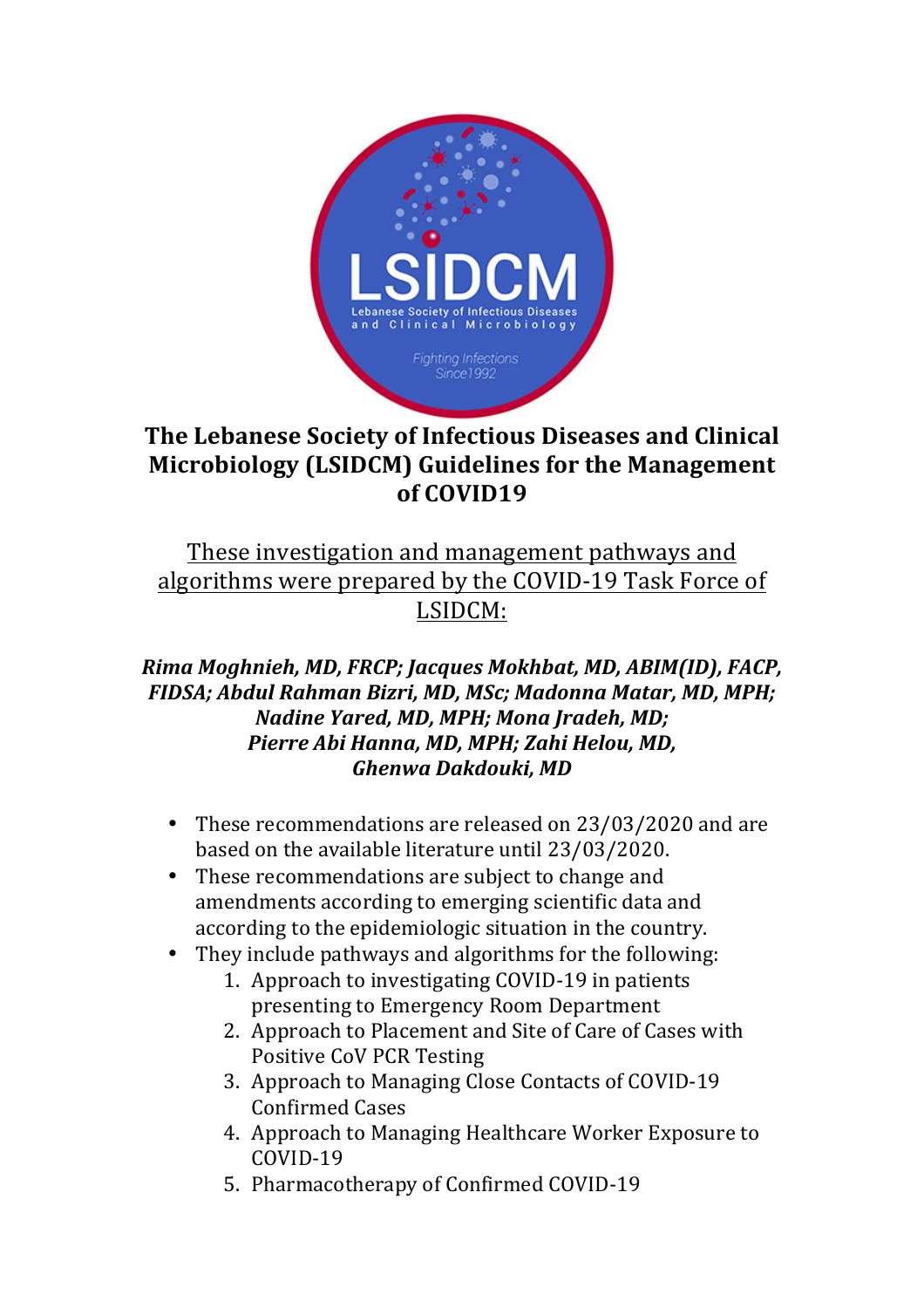

## **Algorithms for COVID-19 investigation in patients presenting to ER Department**

- *These algorithms are related to COVID-19 investigation in patients presenting to ER departments.*
- *They mostly deal with hospital admission, self-isolation and testing of suspect cases with COVID-19.*
- *They* were put in view of the global shortage of diagnostic *techniques and the local shortage of hospital beds.*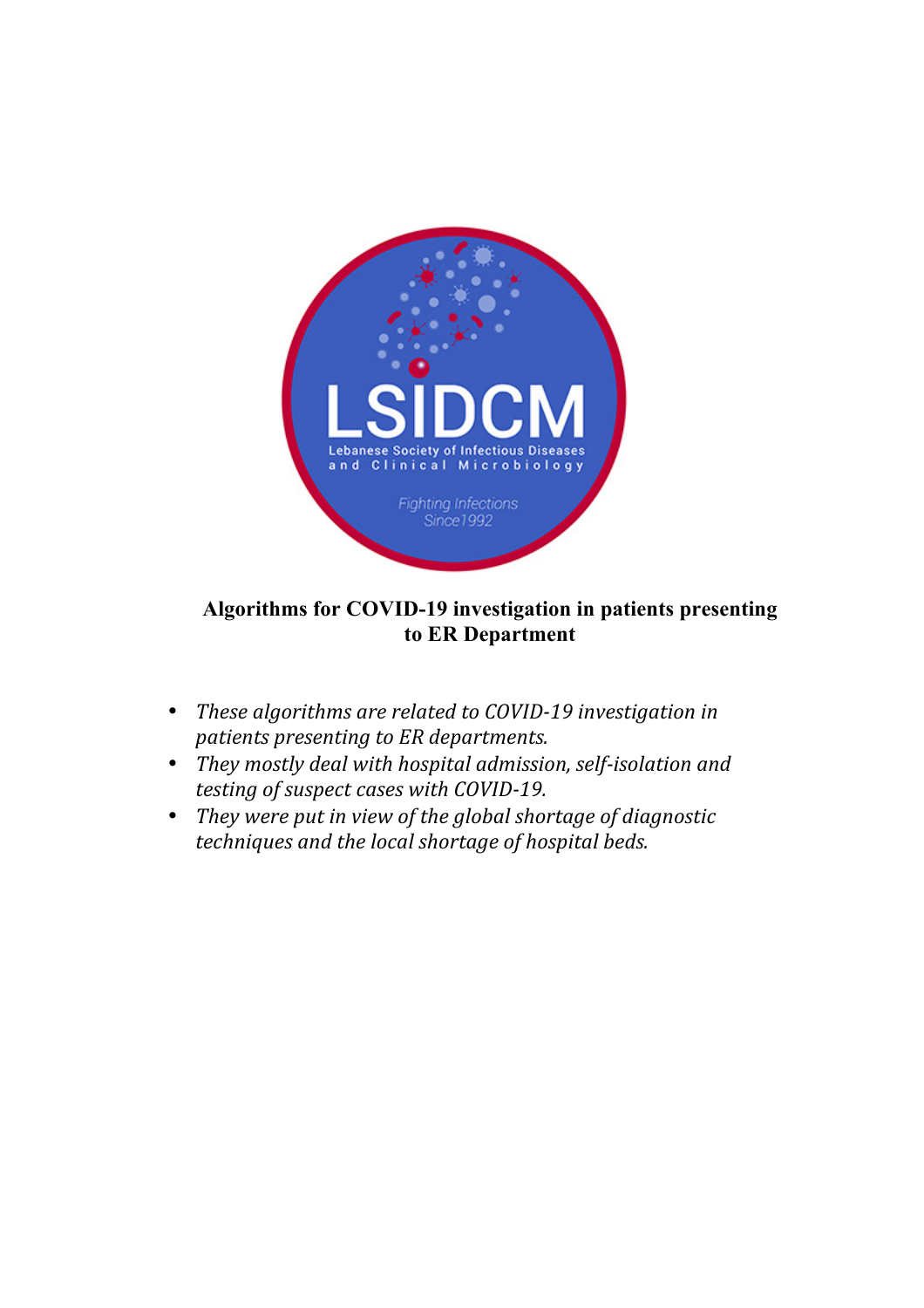

## Algorithms for patients coming to ER for COVID-19 investigation

## **Definitions**

- **1. Suspect Case:**
	- a. A patient who satisfies epidemiological and clinical criteria listed below:
		- i. Epidemiological criteria
			- 1. International travel in the 14 days before the onset of illness.
				- or
			- 2. Close contact in the 14 days before illness onset with a confirmed case of COVID-19.
		- ii. Clinical criteria
			- 1. Fever
				- or
				- 2. Acute respiratory infection (e.g. shortness of breath, cough or sore throat) with or without fever. or
				- 3. Acute unexplained change in general condition of elderly patients  $\geq$ 75 years of age.

## **OR**

- b. A patient who has bilateral severe community-acquired pneumonia (critically ill) and no other cause is identified, with or without recent international travel, requiring care in ICU, with respiratory or multi-organ failure. Clinical judgment should be exercised considering the likelihood of COVID-19. **OR**
- **c.** Any healthcare worker with direct patient contact has a fever (≥37.5 degrees Celsius) **AND** an acute respiratory infection (e.g. shortness of breath, cough, sore throat).

Release Date: 23/03/2020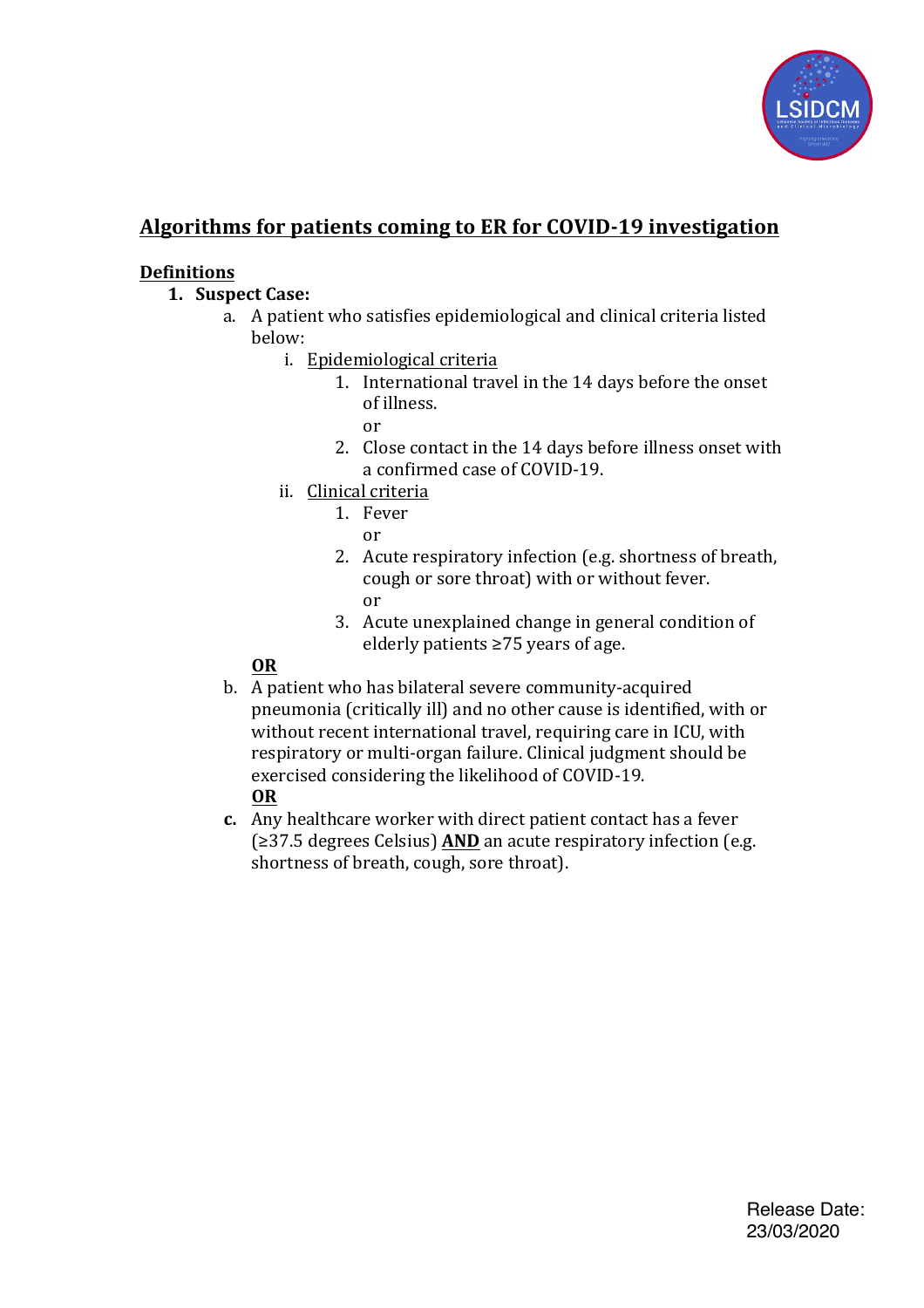

## **Definitions** (continued)

- **1. Clinically stable patient:** Any patient with no comorbidities **AND**,
	- a.  $Age < 50 \text{ years}$  **AND**,
	- b. Clinically appearing well,
	- c. With fever, mild cough, no dyspnea (oxygen saturation  $> 94\%$  on room air).
	- d. Normal chest examination and/or normal chest radiography

## **2.** Mild to moderately ill patient:

- a. Patient with mild symptoms like above **AND** comorbidities
	- i. Symptoms: Fever, mild cough, no dyspnea, oxygen saturation  $> 94\%$  on room air, clinically appearing well.
	- ii. Normal chest examination and/or normal chest radiography
	- iii. Comorbidities: cardiovascular, pulmonary, diabetes, renal insufficiency, malignancy with immunosuppressive medication, HCT S/P transplant, rheumatic disease with immunosuppressive medication.
- b. No comorbidities **WITH**
	- i. Moderate to severe cough,
	- ii. Fever,
	- iii. **OR** CURB  $> 2$
	- iv. **AND** Normal chest examination and/or normal chest radiography

## **3.** Moderate to severely ill patient

- a. Chest examination or chest radiography suggestive of pneumonia,
	- b. Oxygen saturation  $> 94\%$  on room air,
	- c. No respiratory distress or hypotension.
- **4. Clinically Unstable patient:** Any patient with oxygen saturation <  $94\%$ on room air OR with evidence of severe pneumonia OR with ANY of the below:
	- a. Confusion,
	- b. Low blood pressure,
	- c. Decreased urine output.
	- d. Any evidence of end-organ damage,
	- e. Severe dyspnea with respiratory distress.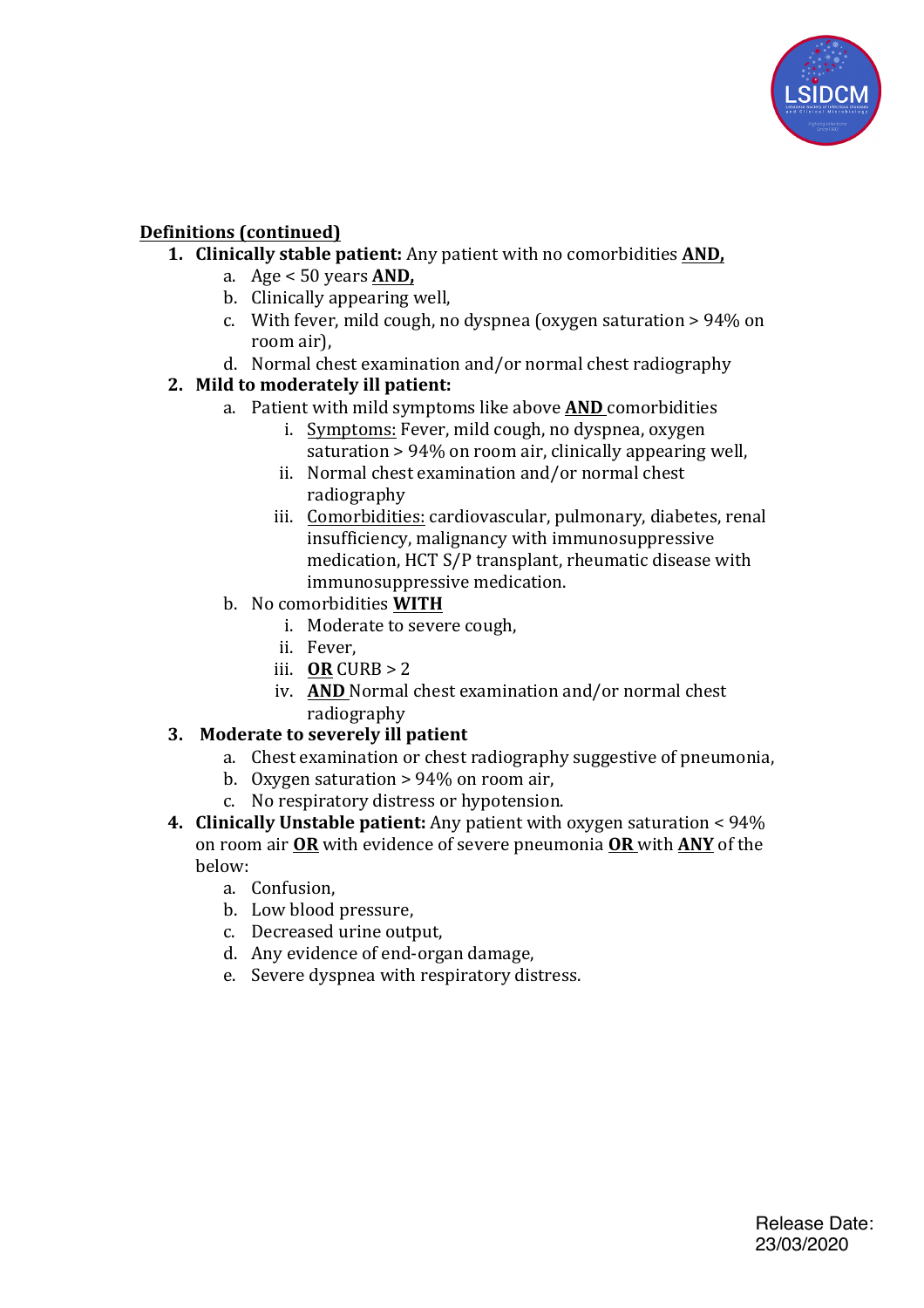# **Algorithm A**



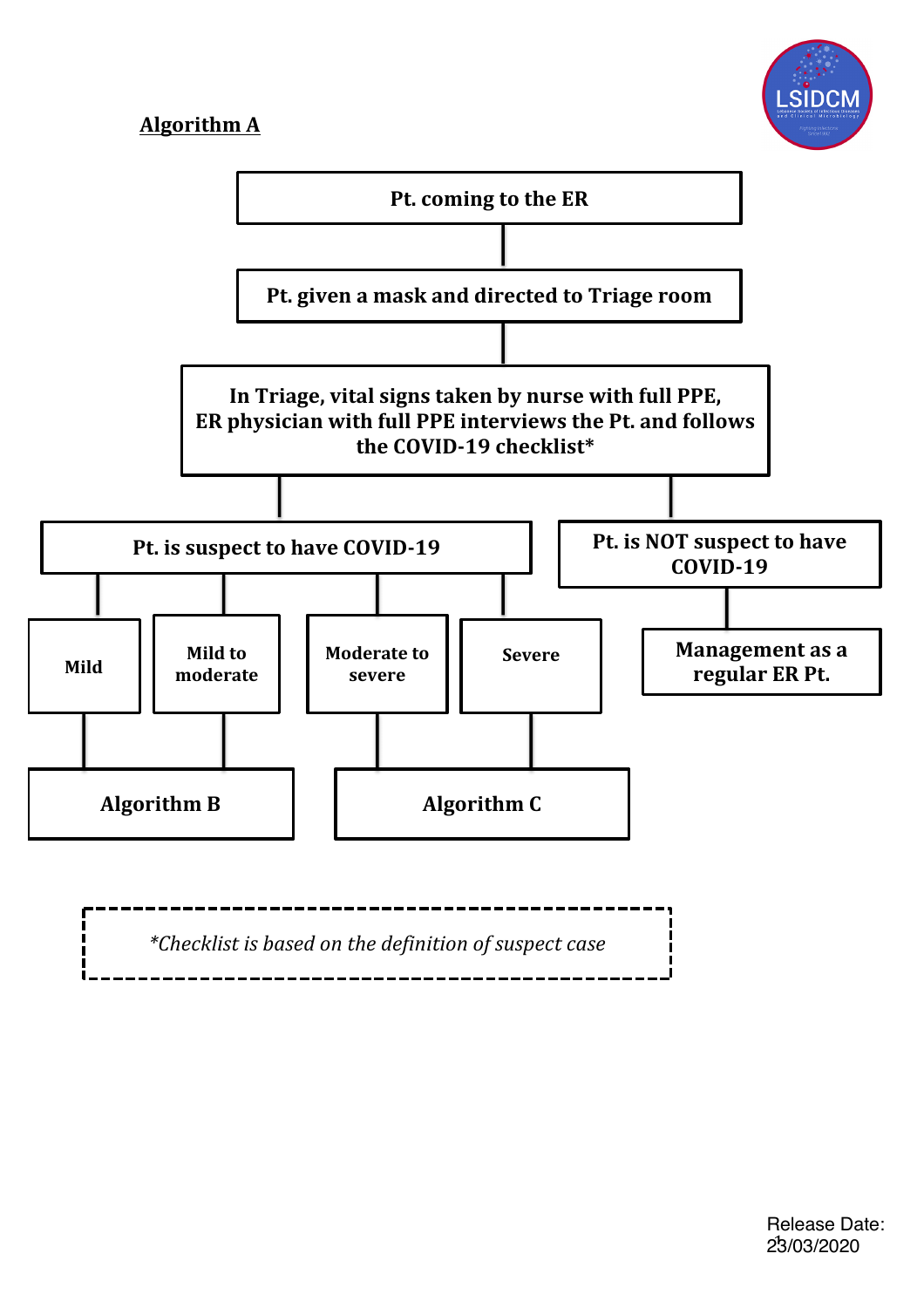

## **Algorithm B**

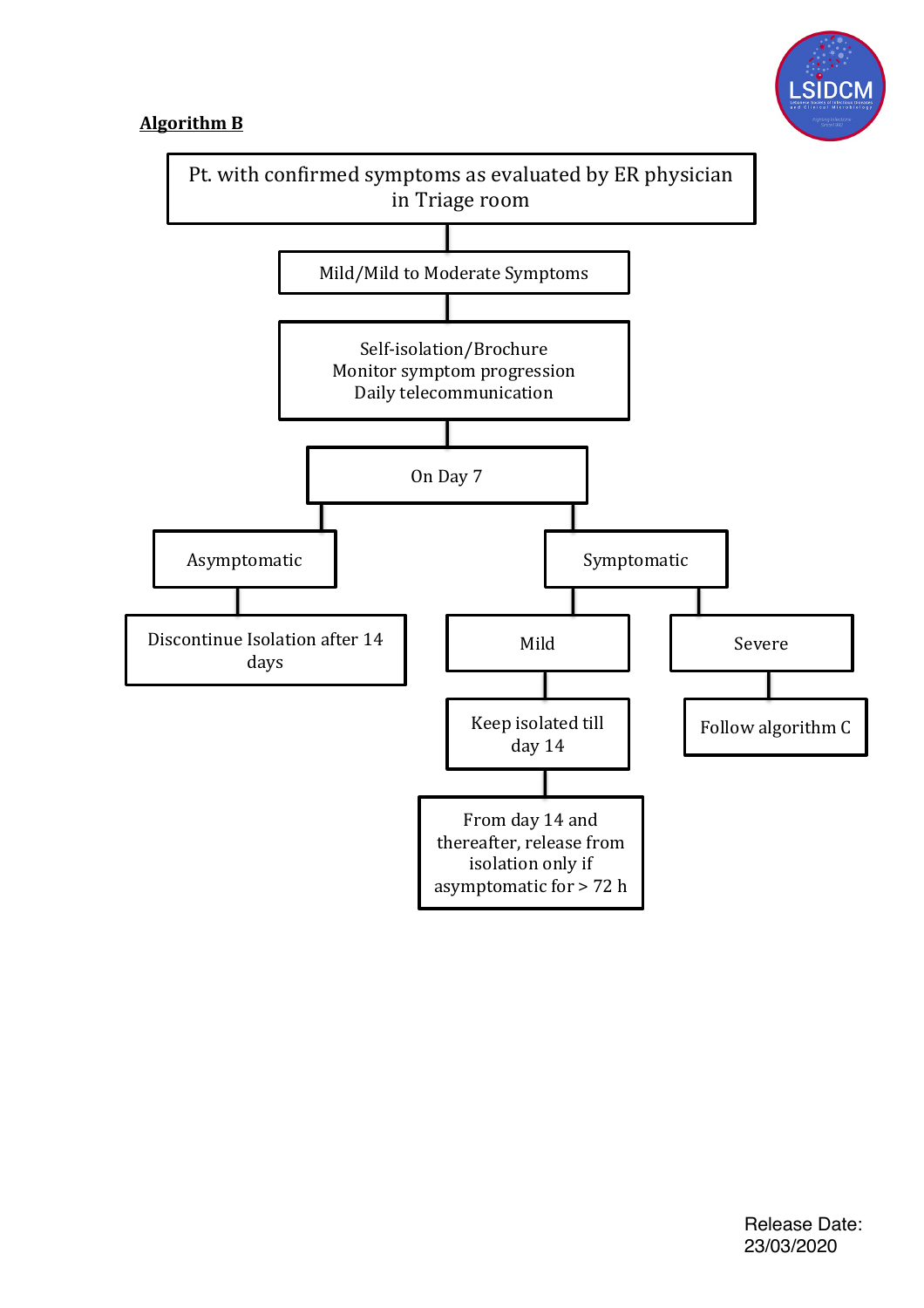

23/03/2020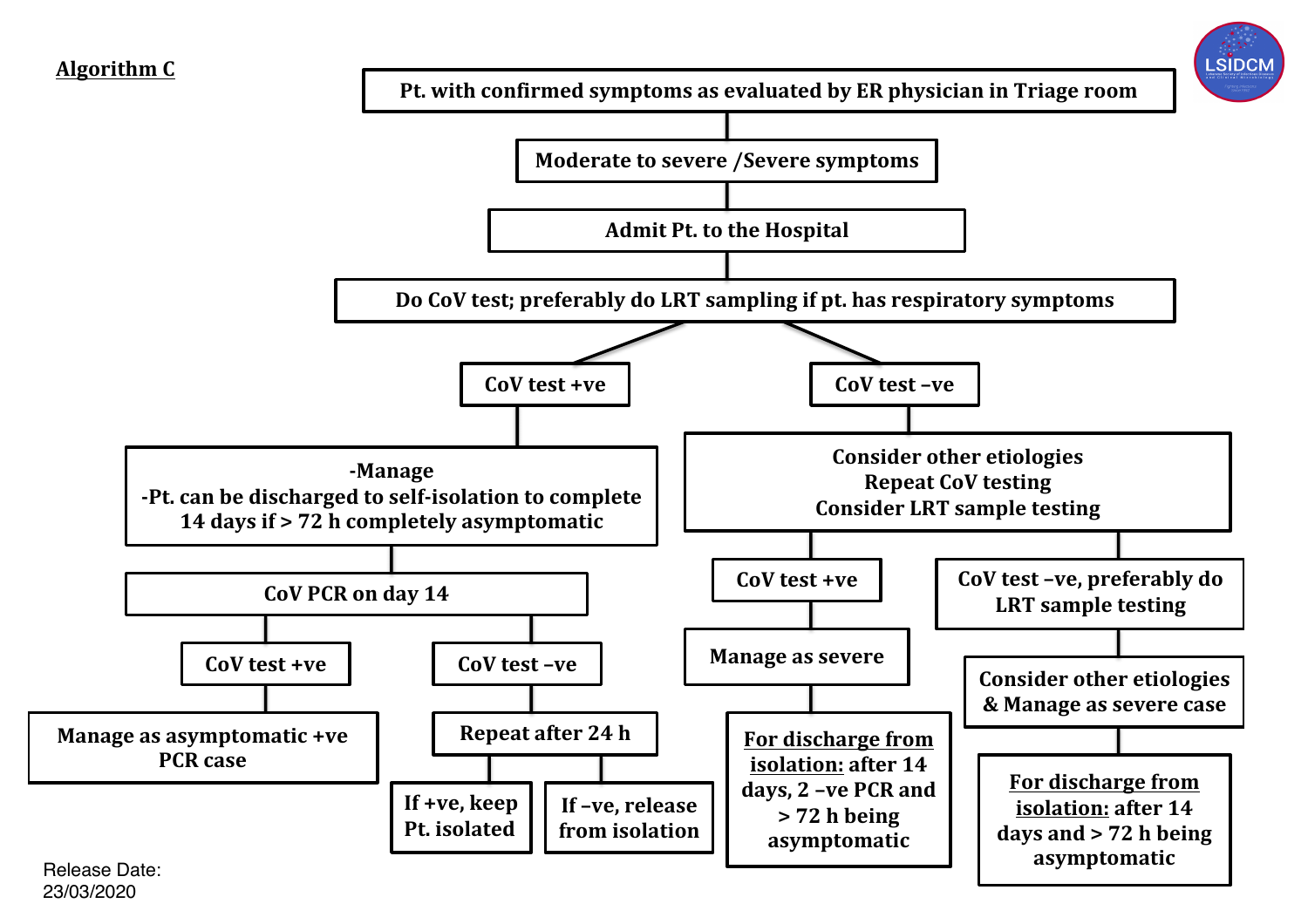

## **Algorithms for patients with nCoV-19 positive PCR site of care and further follow-up**

- These algorithms are related to site of care and follow-up on *patients with positive nCoV-19 PCR.*
- They mostly deal with hospital admission, outpatient self*isolation and testing.*
- *They* were put in view of the global shortage of diagnostic *techniques* and the local shortage of hospital beds.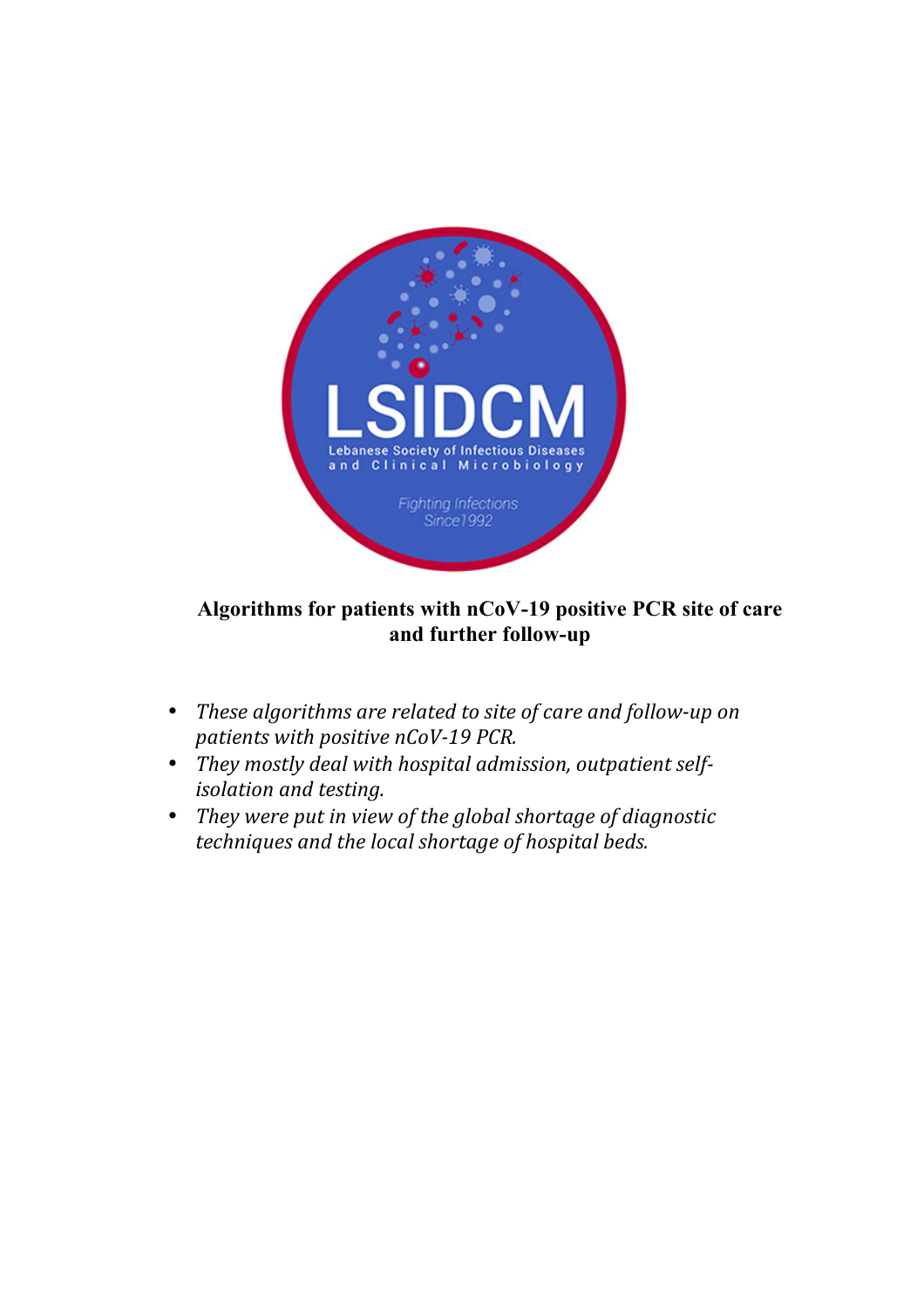#### **Patients with positive PCR Placement and Testing**



- **SOME** of the patients with positive PCR can be sent to *"Outpatient Isolation"*, which is defined as isolating the patient in his own home or in a nonacute care facility like a designated hotel or an officially-assigned facility for non-acute care.
- Below are the suggested conditions where patients with positive PCR can be referred to *Outpatient Isolation*, in order to spare the hospital beds to those who are in need.
- In order to be able to realize this plan, a telecommunication/help center should be installed with physicians providing advice and daily checks when needed by telecommunication.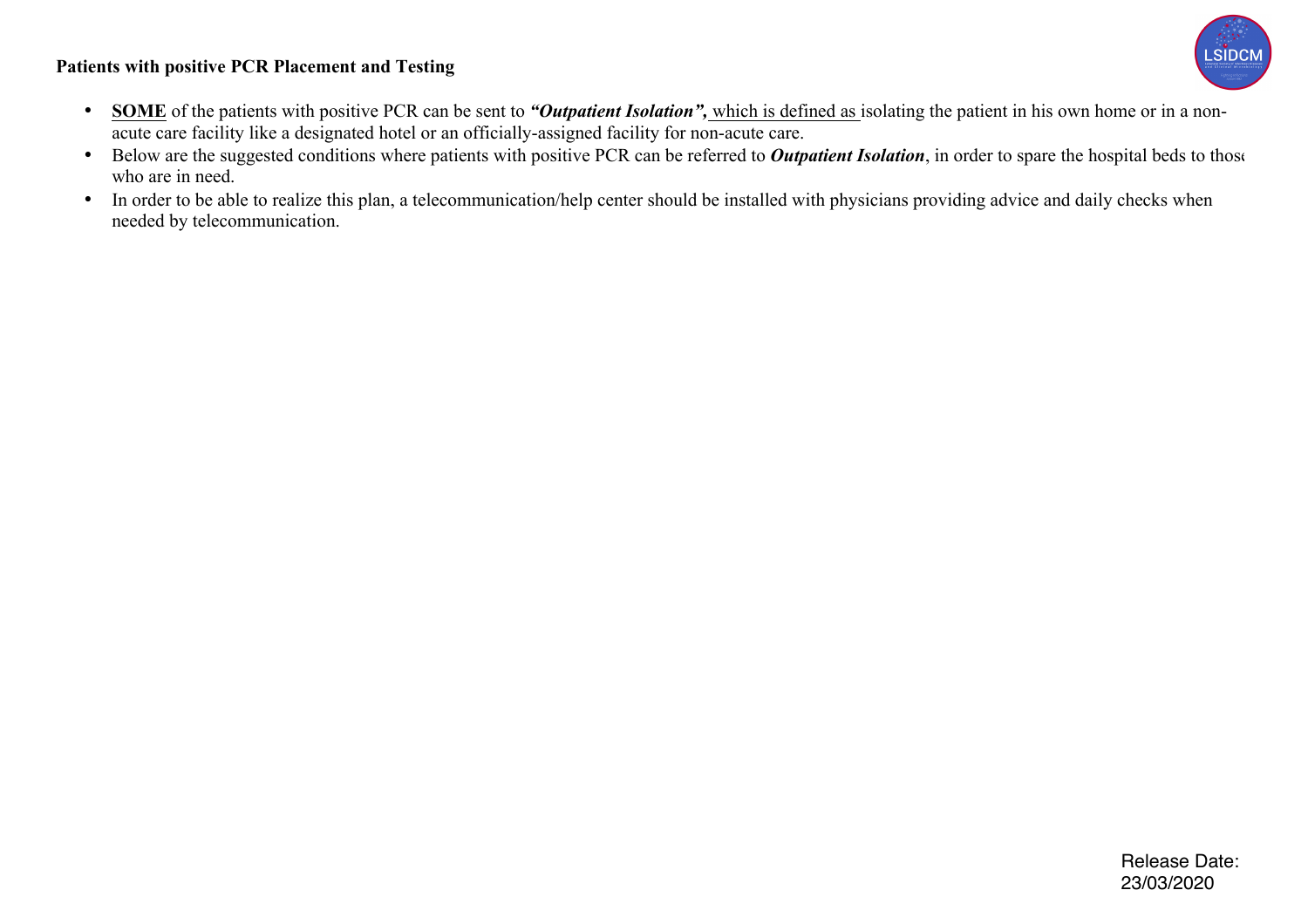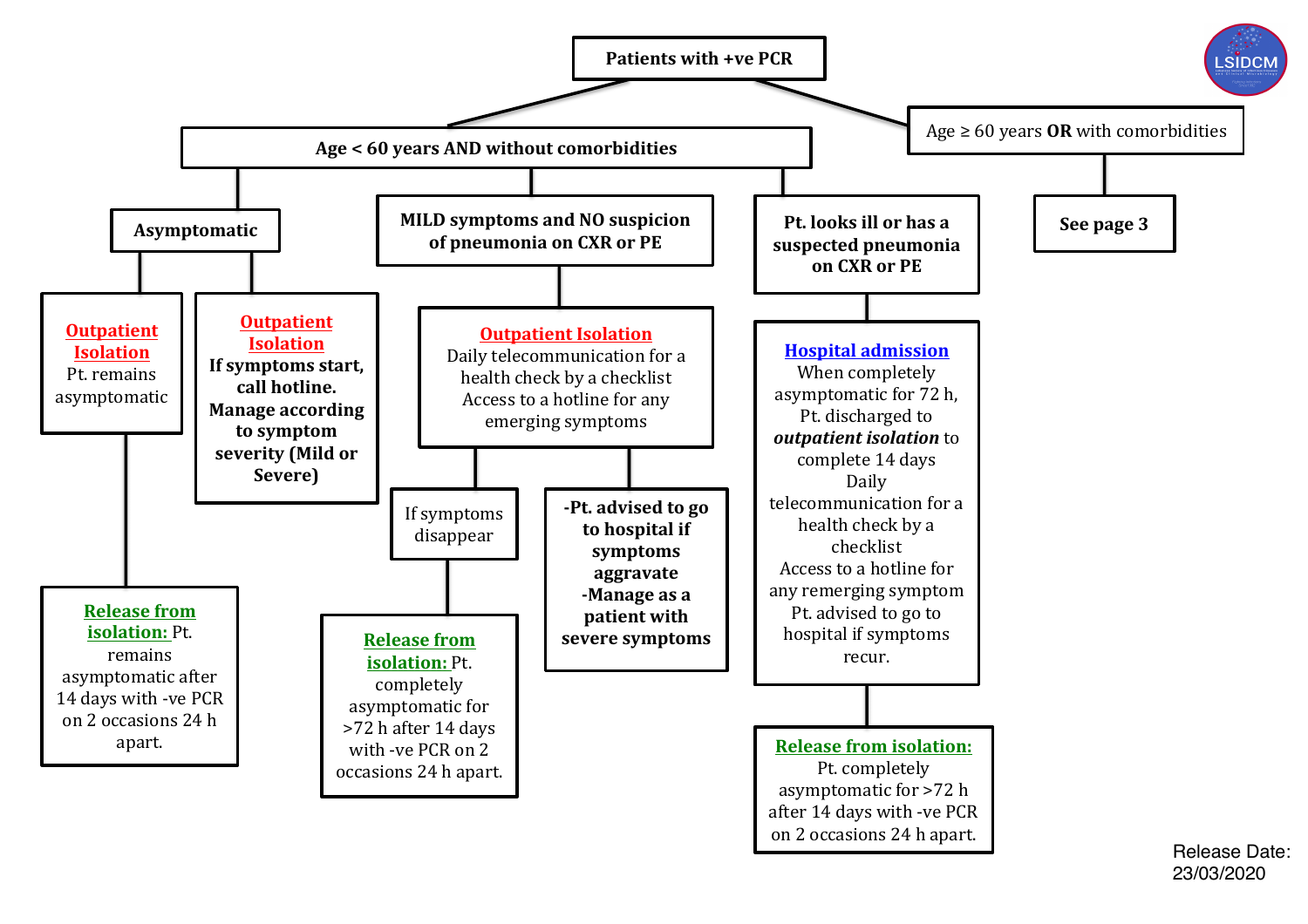

Release Date: 23/03/2020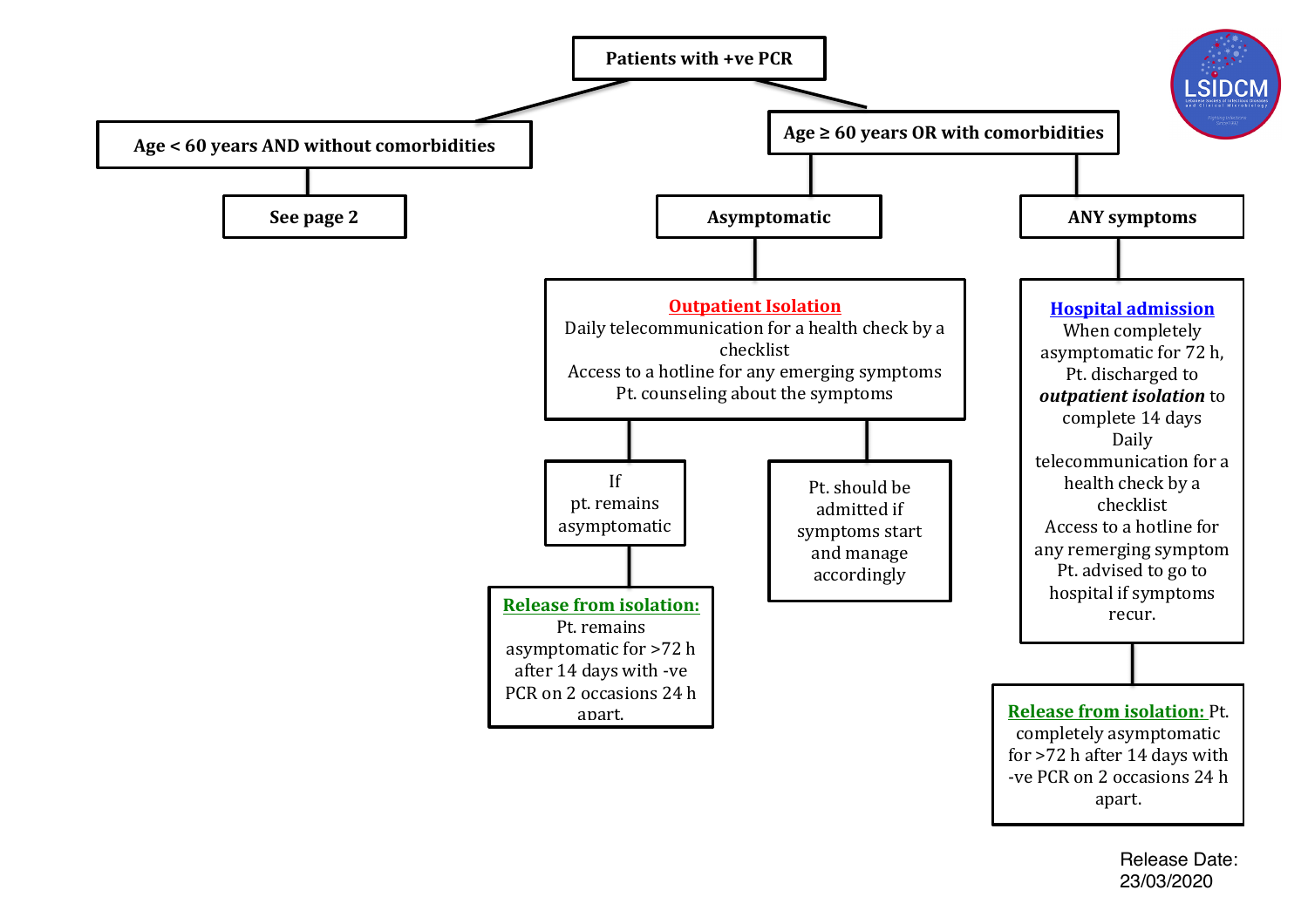

## **Algorithms for COVID-19 investigation in close contacts of an already confirmed case**

- *These algorithms are related to COVID-19 investigation in close contacts of an already confirmed case.*
- *They* mostly deal with hospital admission, self-isolation and *testing.*
- *They* were put in view of the global shortage of diagnostic *techniques* and the local shortage of hospital beds.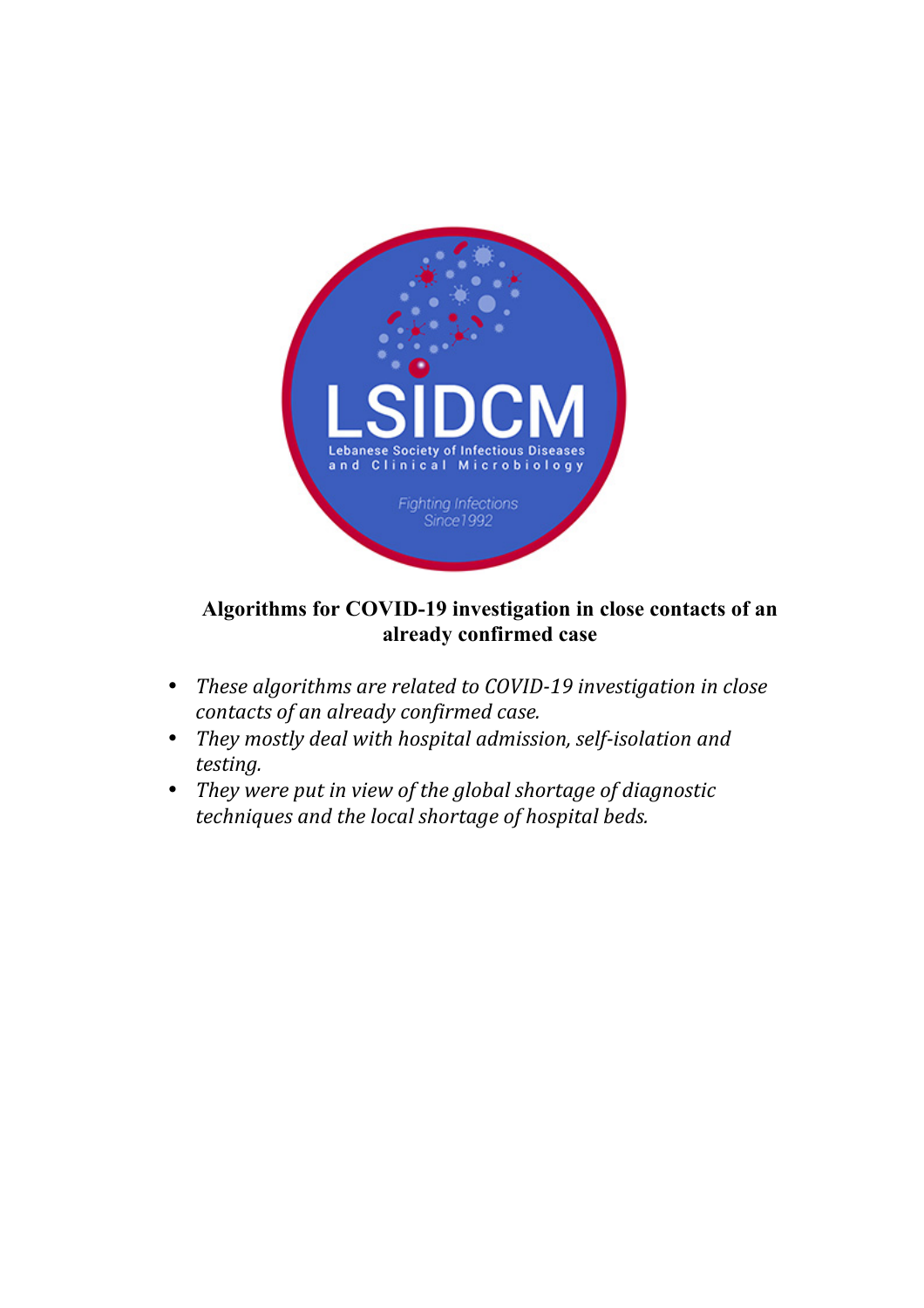

# **Close contact of a confirmed case algorithm (page 1/2)**



Release Date: 23/03/2020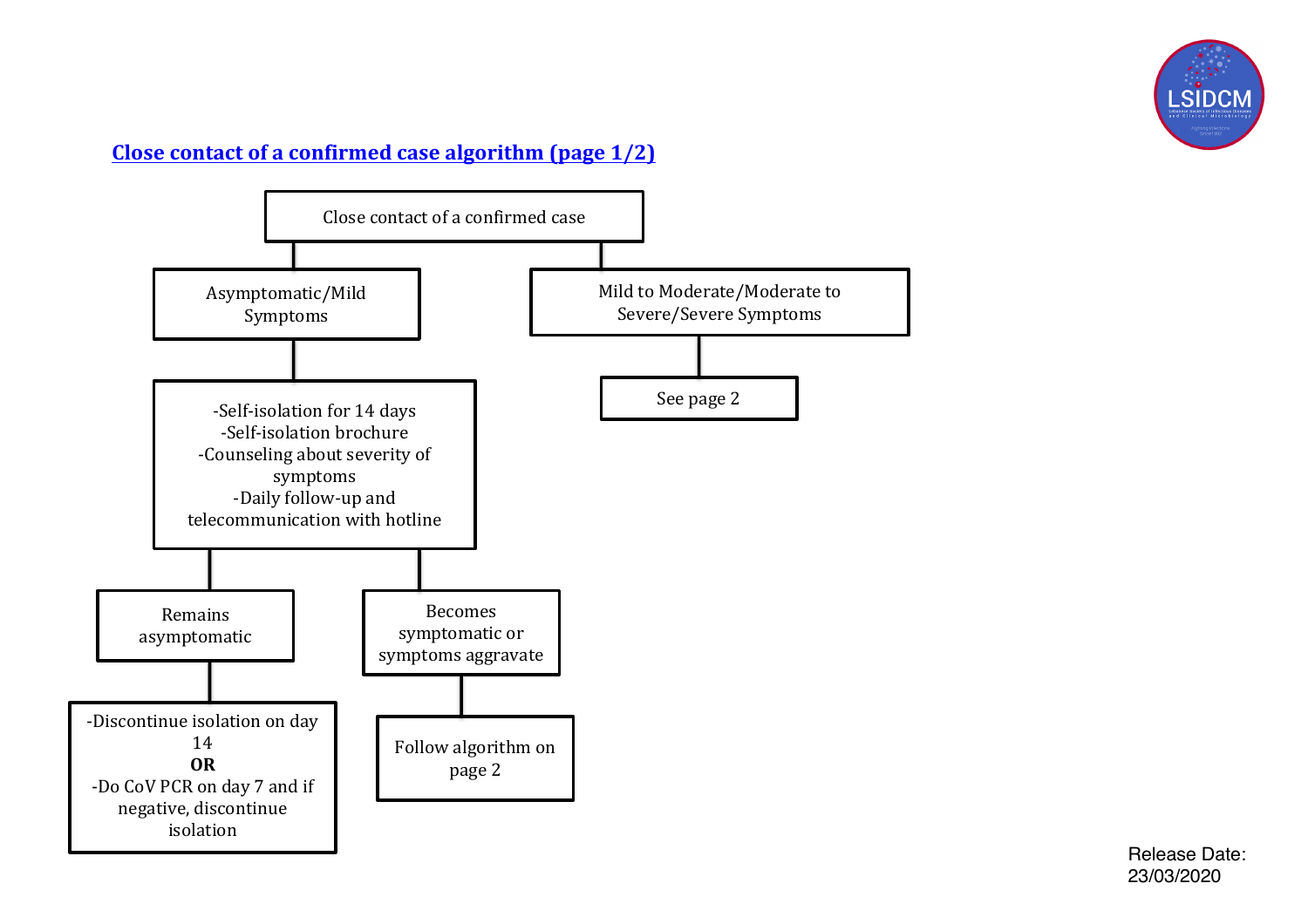

# **Close contact of a confirmed case algorithm (page 2/2)**

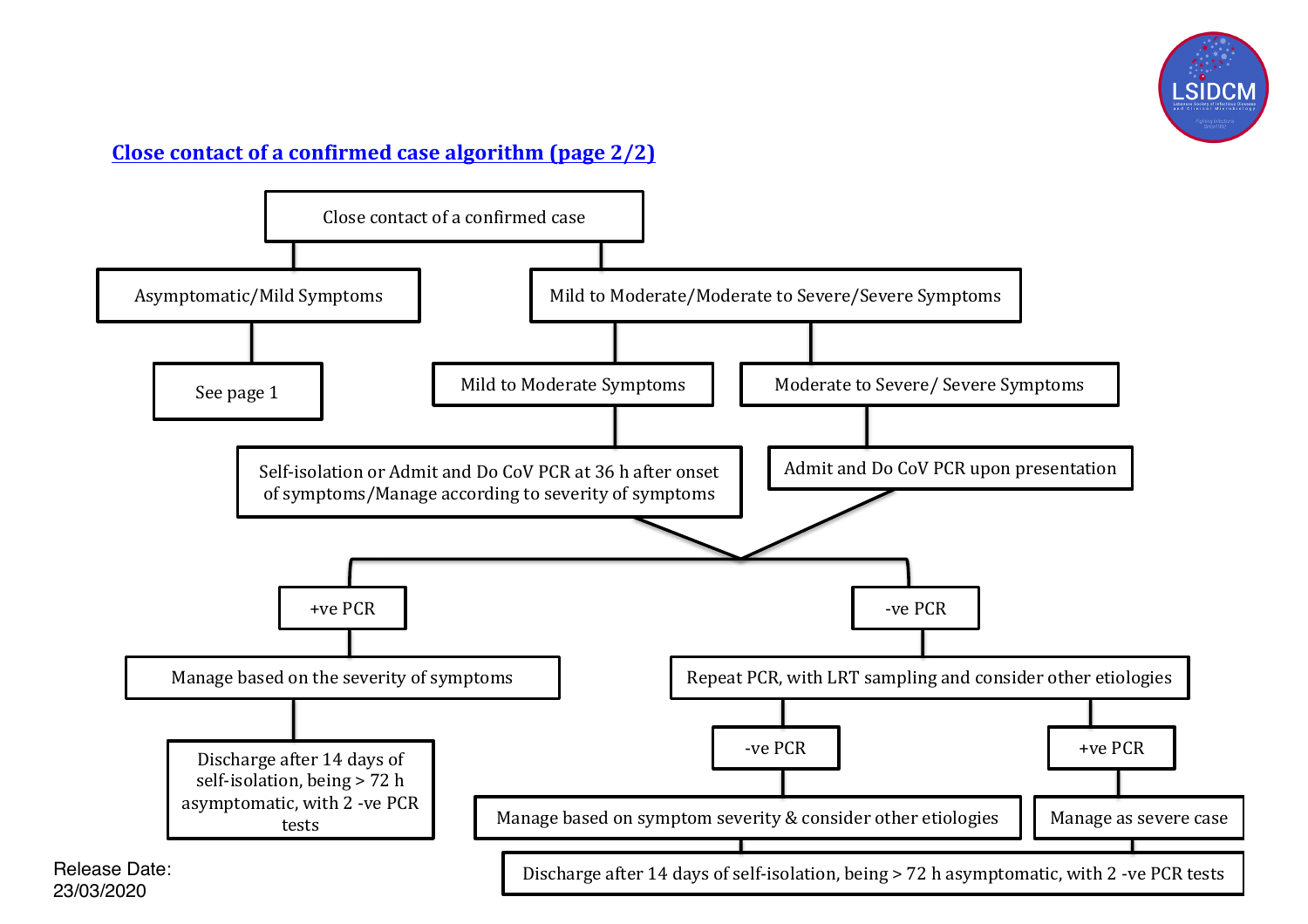

## **Algorithms for investigation and management of Healthcare Workers exposed to COVID-19 confirmed cases**

- These algorithms are related to COVID-19 investigation and *management of healthcare workers who were exposed to a confirmed case.*
- *They* mostly deal with hospital admission, self-isolation and *testing.*
- *They* were put in view of the global shortage of diagnostic *techniques and the local shortage of hospital beds.*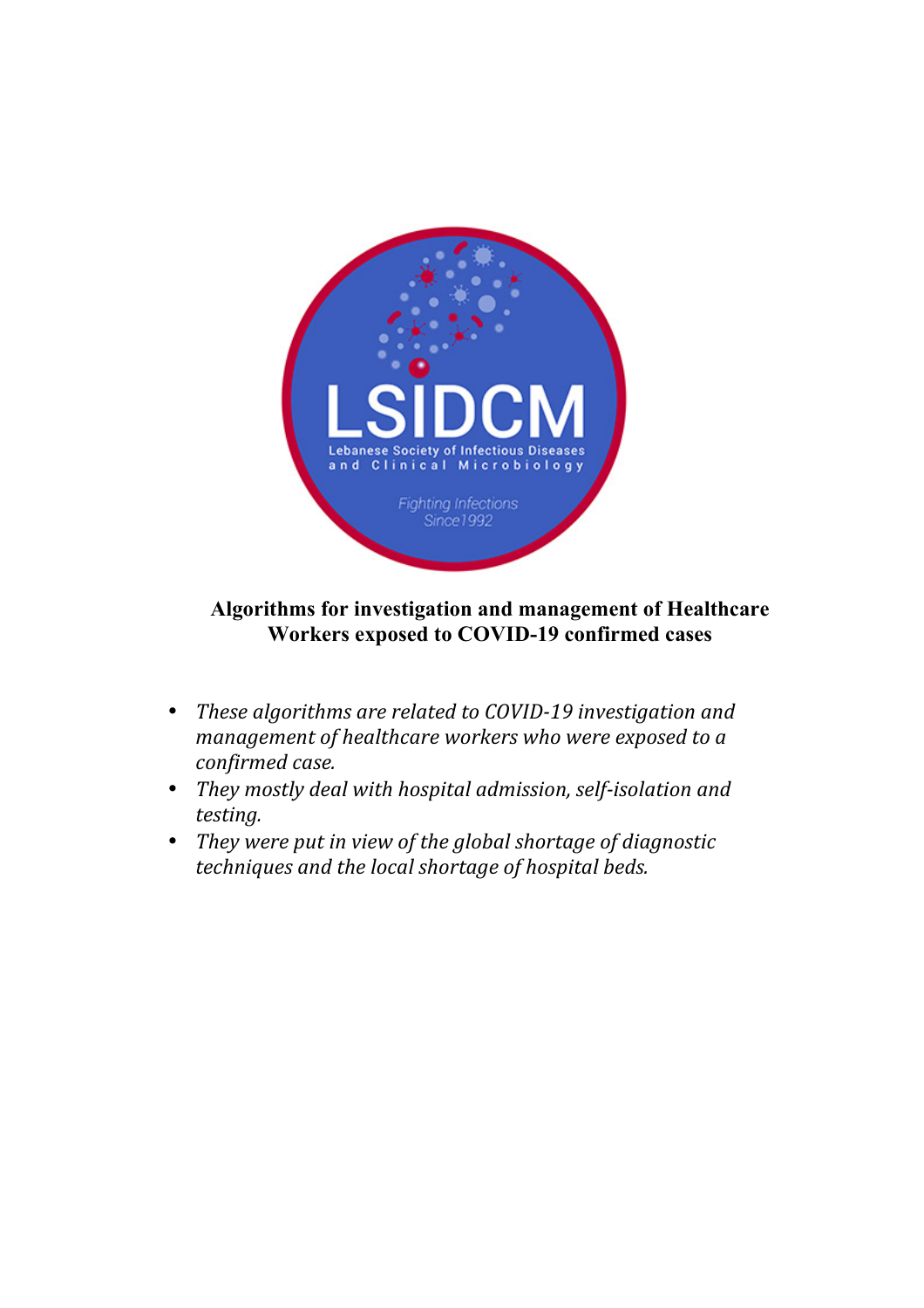

## **Management of HCW who were exposed to patient with confirmed COVID-19 (Page 1/3)**

## **Definition of Risky Exposure:**

- HCW who performed or were present in the room for procedures that generate aerosols or during which respiratory secretions are likely to be poorly controlled (e.g., cardiopulmonary resuscitation, intubation, NIV, extubation, bronchoscopy, nebulizer therapy, sputum induction) on patients with COVID-19
- When the healthcare providers' eyes, nose, or mouth were not protected.
- HCW who had prolonged close contact with patients with COVID-19<br>• Where HCW mucous membranes or hands were exposed to potentia
- Where HCW mucous membranes or hands were exposed to potentially infectious materials for COVID-19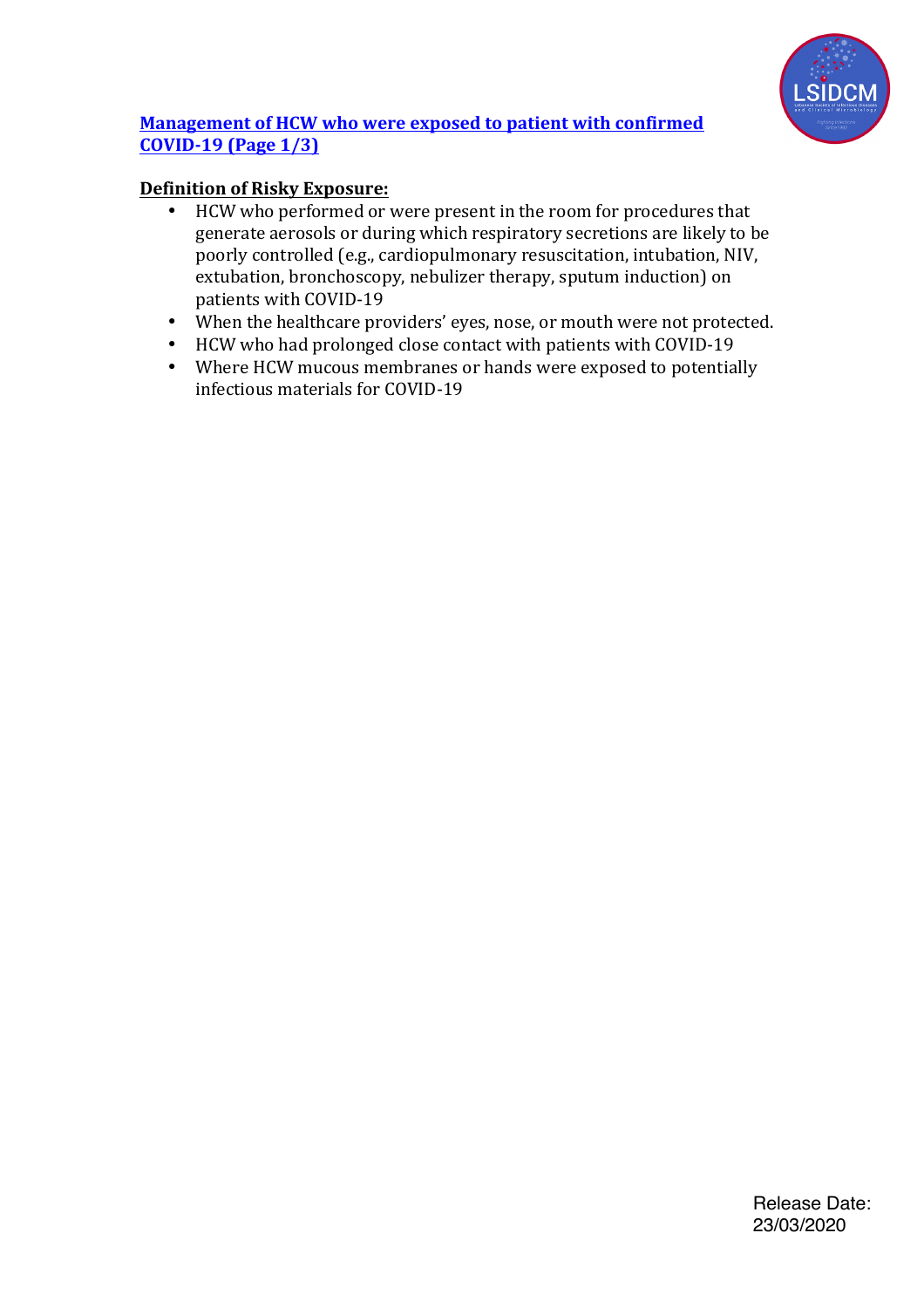# Management of HCW Exposed To Covid-19 Confirmed Case: Risky Exposure (Page 2/3)



Release Date: 23/03/2020

LSIDCN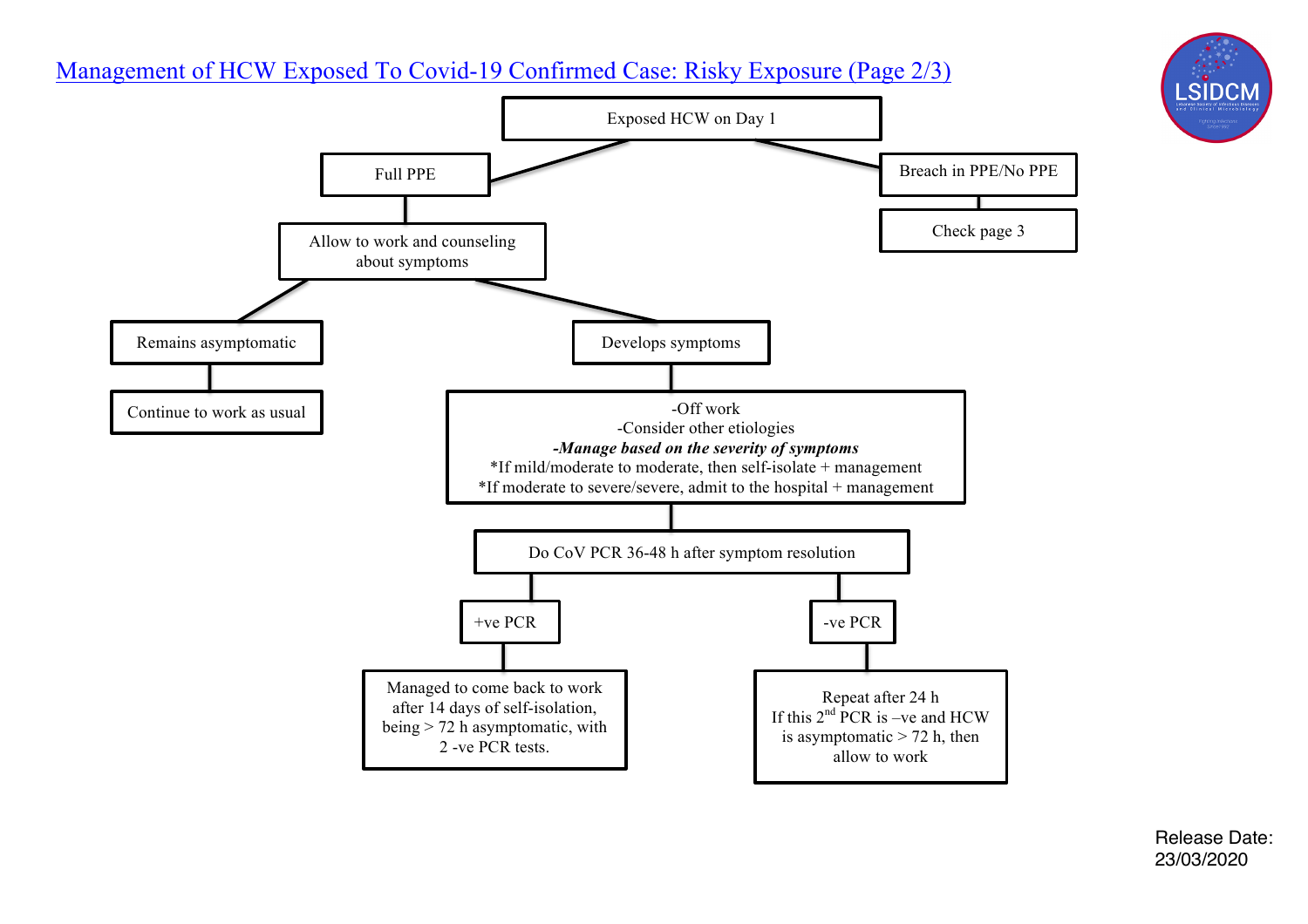# Management of HCW Exposed To Covid-19 Confirmed Case: Risky Exposure (Page 3/3)



Release Date: 23/03/2020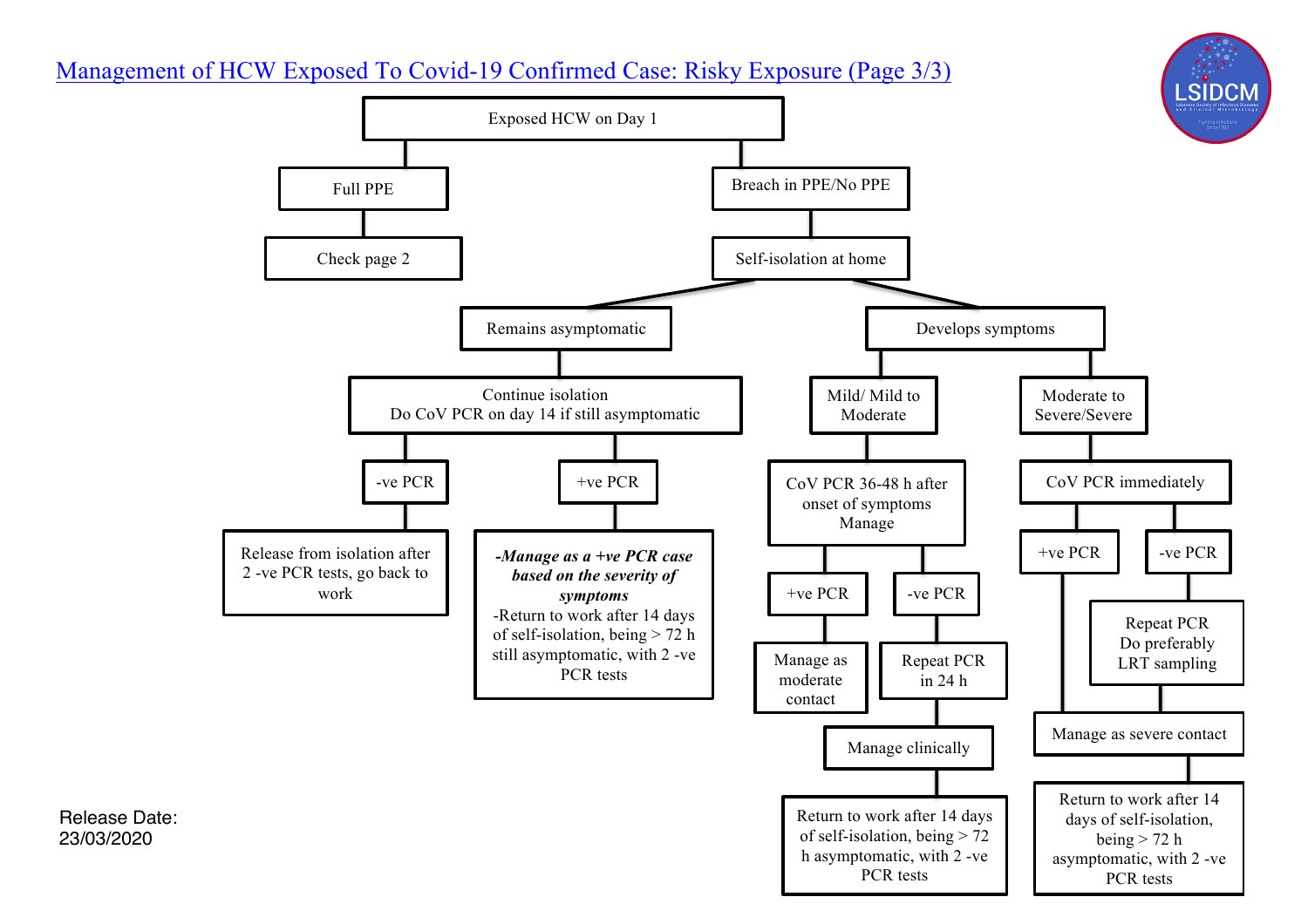

#### **Treatment of COVID-19 patients confirmed by PCR testing**

Scope:

- This protocol is used to guide the pharmacotherapy for COVID-19 infected symptomatic patients.
- These recommendations are based on the available literature until 23/03/2020.
- All protocols including antivirals and others are experimental and are under investigation.
- Some antivirals are not available in Lebanon at the moment.

#### Clinical staging of presenting illness:

- 1. Mild Disease:
	- a. Mild upper respiratory symptoms
	- b. Age  $<70$  years
	- c. NO comorbidities such as: lung disease, cardiovascular disease, DM, CKD, cancer, immunosuppression, hematologic disease, etc.
- 2. Mild to moderate disease:
	- a. Mild upper respiratory tract symptoms with
		- i. Age >70 years
			- OR
		- ii. Any comorbidity
- 3. Moderate to Severe infection:
	- a. Evidence for pneumonia with
		- i. RR < 24 /min
		- ii. AND oxygen saturation  $> 93\%$  on room air.
- 4. Severe pneumonia requiring ICU admission as per: Fever OR SARI with at least one from below:
	- a. RR  $\geq$  30 /min
		- b. PaO<sub>2</sub>/FiO<sub>2</sub>  $\leq$  250mmHg
		- c. Rapid progression of disease on chest radiography
		- d. Leukopenia
		- e. Hypothermia
		- f. Platelet  $<$  100000
		- g. Hypotension requiring fluid resuscitation
		- h. Non-invasive positive pressure ventilation
- 5. ARDS/Cytokine Release Syndrome: Patient with rapidly progressing pneumonia leading to ARDS

General Supportive Treatment:

- Acetaminophen (paracetamol) 1 g IV every 6-8 hours for pain/fever (Max dose of 4 g/day)
- Avoid NSAIDs<br>• Avoid systemi
- Avoid systemic corticosteroid unless new studies recommend their use.
- Bronchospasm: Avoid nebulizer therapy-use metered dose inhaler bronchodilators
- Put intubated patients in prone position whenever possible.
- **Chloroquine/Hydroxychloroquine + Azithromycin needs close cardiac monitoring for** arrhythmias of OT prolongation, and when the risk of cardiac complications is very low.
- Antibiotic therapy and other antiviral therapy (i.e oseltamivir) for pneumonia left at the discretion of the infectious diseases physician.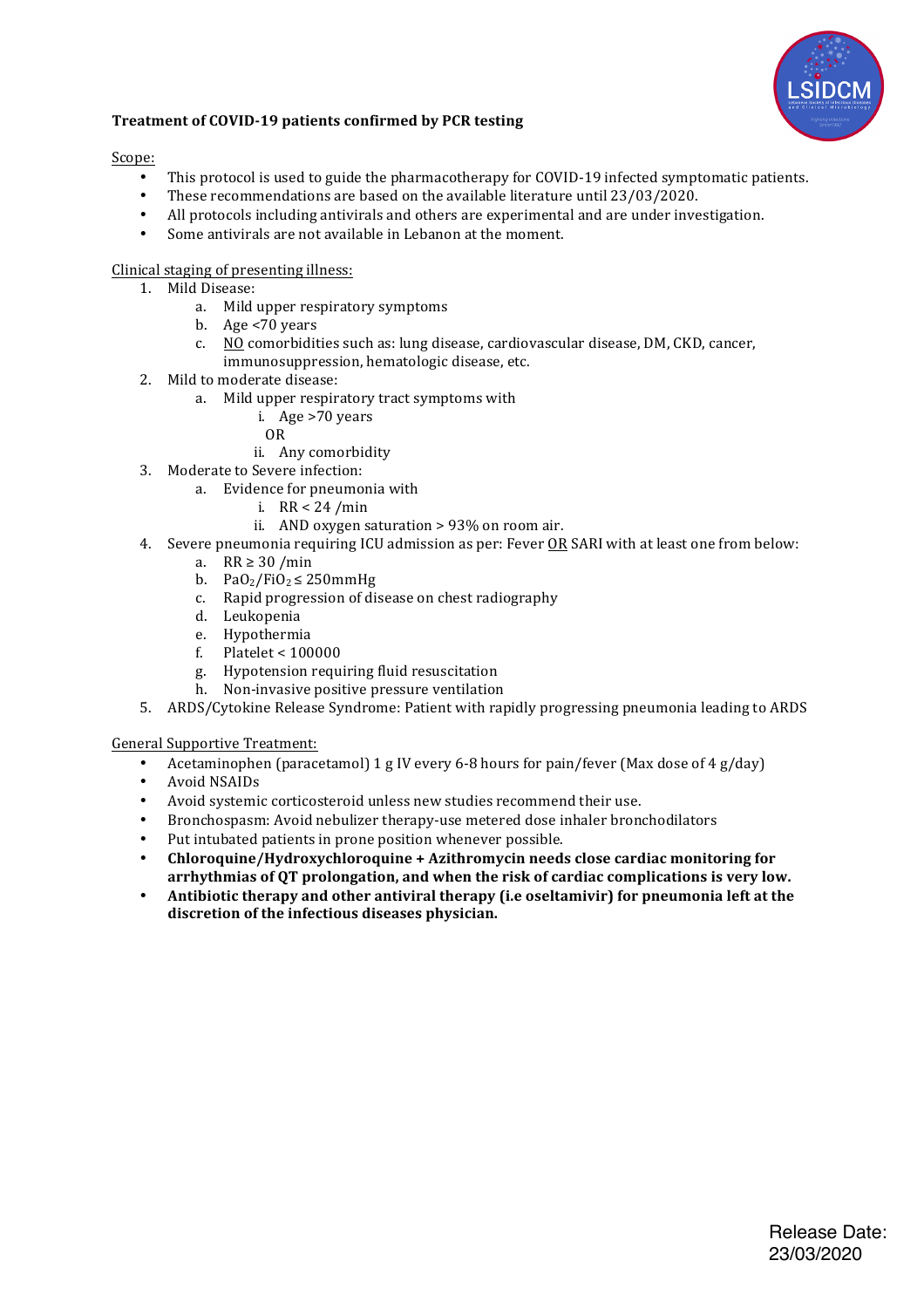

#### **Pharmacotherapy for COVID-19 Infection**



## <sup>1</sup> **close** follow-up of cardiac side effects with monitoring for arrhythmias of QT prolongation is recommended.

<sup>2</sup> If hydroxychloroquine is not available use chloroquine.

<sup>3</sup> G6PD screening is recommended but the drug can be administered before the results are back.

<sup>4</sup> Lopinavir/Ritonavir has to be started early in the course of the disease. Monitor blood glucose (especially in diabetic patients) and electrolytes while on Lopinavir/Ritonavir

 $5$  Not available in Lebanon at the moment.

 $6$  Tocilizumab is not for patients with active pulmonary tuberculosis and with definite bacterial or fungal infections.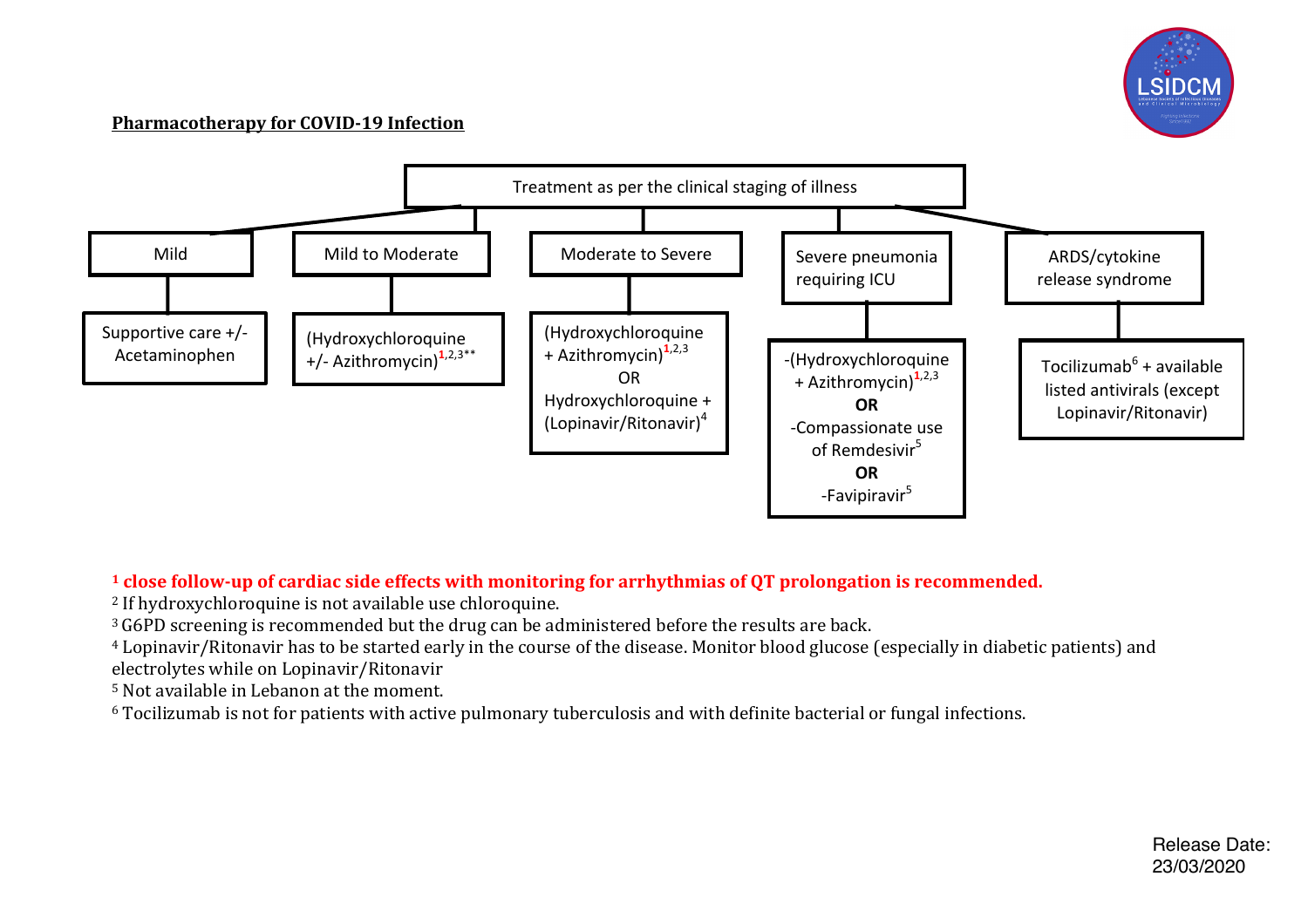

\*\*In mild to moderate cases, the combination is to be used only if cardiac monitoring is possible and when the risk of cardiac complications is low.

## **Dosing considerations:**

- 1. **Azithromycin:** 500 mg PO x1 on day 1 then 250 mg PO daily for 4 days
- 2. **Chloroquine:** 100 mg 5 tablets (500 mg) PO with meals/PNG BID for 10 days
- 3. **Favipiravir:** 1.6 g PO BID on day 1 then 0.6 g BID on days 2 to 5
- 4. **Hydroxychloroquine:** Loading dose 400 mg PO BID on day 1, then 200 mg 1 tablet PO with meals/PNG TID for 10 days
- 5. **Lopinavir-Ritonavir:** 400mg/100mg PO BID (duration based on clinical response)
- 6. **Remdesivir:** 200 mg IV then 100 mg IV daily for 5-10 days
- 7. **Tocilizumab**: Initial dose 8 mg/kg Max 800 mg/dose. See table below for dosing. One extra administration at the same dose can be given after 12 hours if needed Dilute dose to 100 mL NS and infuse over 1 hour

| Weight       | $8 \,\mathrm{mg/kg}$<br>dose range | <b>Suggested Dose</b> | Vial size and number                             |
|--------------|------------------------------------|-----------------------|--------------------------------------------------|
| $40 - 43$ kg | 320-344 mg                         | 320 mg                | $4 \times 80$ mg vials                           |
| 44-54 kg     | 352-432 mg                         | 400 mg                | $1 \times 400$ mg vial                           |
| $55 - 62$ kg | 440-496 mg                         | 480 mg                | $1 \times 400$ mg vial and $1 \times 80$ mg vial |
| 63-75 kg     | 504-600 mg                         | 560 mg                | 1 x 400 mg vial and 2x 80 mg vial                |
| 76-87 kg     | 608-696 mg                         | 640 mg                | 1 x 400 mg vial and 3x 80 mg vial                |
| 88-92 kg     | 704-736 mg                         | 720 mg                | 1 x 400 mg vial and 4x 80 mg vial                |
| 93-100 kg    | 744-800 mg                         | 800 mg                | $2 \times 400$ mg vial                           |